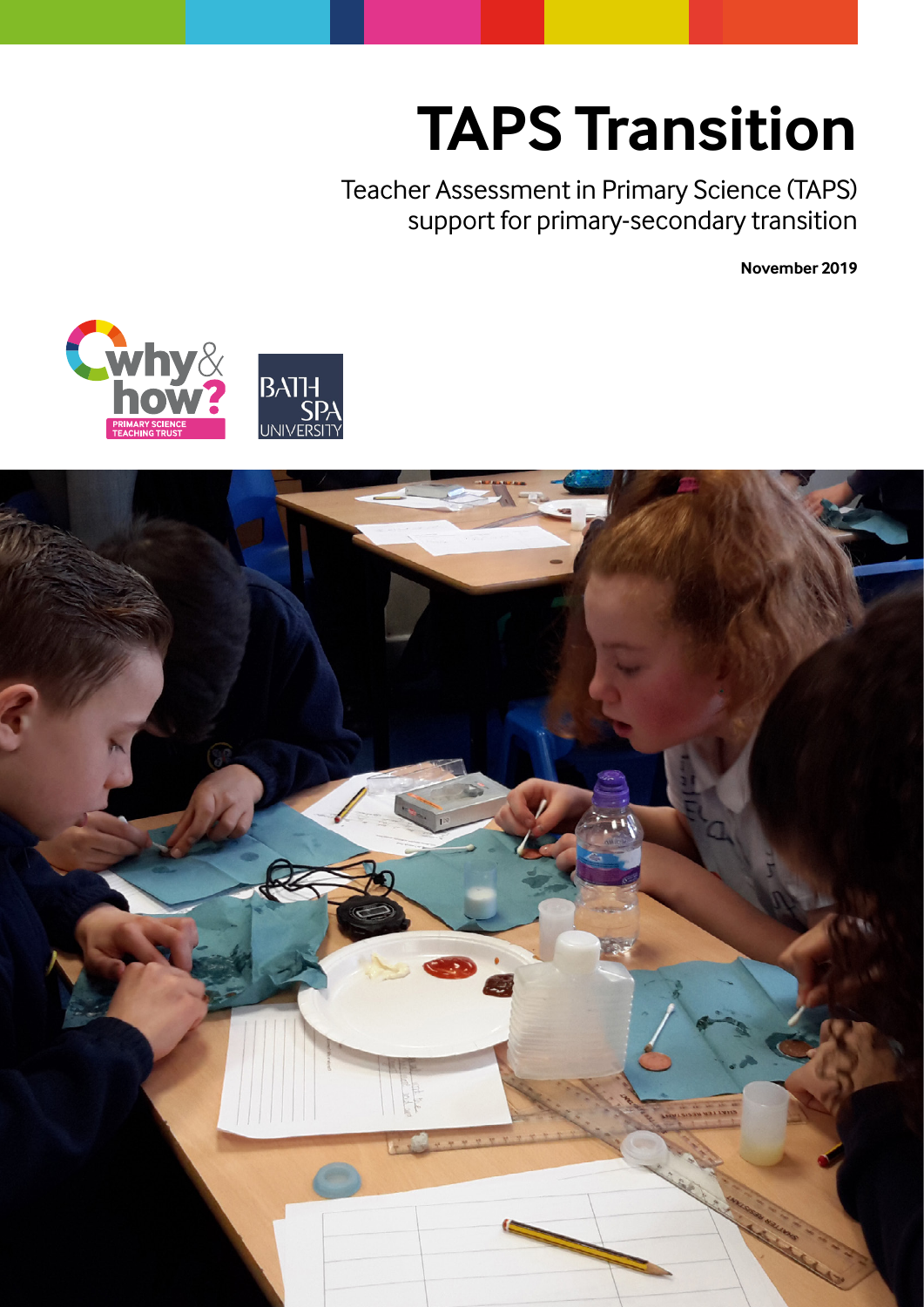### **The TAPS Transition project**

### **The TAPS pyramid model**

**The TAPS Transition project (2016-19) is part of the larger Teacher Assessment in Primary Science (TAPS) project, which is based at Bath Spa University and has been funded by the Primary Science Teaching Trust (PSTT) since 2013. TAPS project researchers and teachers work collaboratively to develop support for valid, reliable and manageable teacher assessment.**

TAPS has developed a pyramid-shaped framework (see below) and the Focused Assessment approach which supports teachers and pupils to focus on one part of an enquiry at a time, within the context of a whole investigation.

Research has found that there is often a dip in attainment and motivation at secondary transfer (Whitby et al. 2006). Braund (2016) suggests that this negative impact on children's progress in science is due to factors such as: repetition of work; lack of use of information about prior experiences and attainment; together with large changes in teaching environment and learning culture. Sutherland et al. (2010) describe a 'two tribes' mentality, with primary and secondary teachers working very separately. A finding mirrored by Ofsted (2015) which found a lack of schools working together.

At the heart of the TAPS pyramid is the notion that teaching, learning and assessment in science can be supported by developing a shared understanding of progression in scientific learning. The TAPS Transition project has explored a range of ways to move from 'two tribes' to 'shared understanding', which will support a more coherent experience of science for learners. Key findings include the importance of: **dialogue** between teachers to develop a **shared language** and **active pupil involvement** e.g. opportunities for Y6/7 to work together.

The TAPS pyramid provides a model to support schools to develop their practice. The blue pupil and teacher layers contain examples of classroom practice, for example, choosing a focused skill for a lesson or adapting activities to support all learners access an investigation. The yellow 'shared understanding' layer considers ways to develop the range of science (validity) and the consistency of practice (reliability). The green layers provide ideas for summarising learning for reporting purposes. Clicking on each layer or box will take users of the website or pdf to numerous examples from schools across the UK.



### **WHOLE SCHOOL PROCESSES SUMMATIVE REPORTING** summarise full breadth **SHARED UNDERSTANDING** subject and assessment to suppor of validity and reliability Ongoing rich formative assessment can be summarised from a range of contexts Assessment to support learning **RESPONSIVE TEACHING** Eg. Clear focus, questions, feedback **ACTIVE PUPILS** Eg. Self and peer assessment

### **Active pupils: building a student bridge**

### **Responsive teachers: building a pedagogical bridge**

## **Shared understanding: building a curriculum bridge**

Laura Smale from Abbeywood Secondary school has worked on science transition with her feeder primaries. She has taken a group of Y7 students (who receive pupil premium funding) to the primary school to support the younger ones with their data handling. The Y5/6 pupils were investigating streamlining (TAPS aquadynamics activity) and created their

own tables to record results. The Y7s gave the Y5s feedback on their tables, for example, use of units and headings. The younger pupils then redrew their results tables under the guidance of the Y7s. The Y7s 'felt important' and also developed their understanding of results tables in order to support the younger pupils. Laura has carried out similar activities

with a 'blood splatter' activity where pupils investigated the pattern between the height of dropper and the diameter of the drop, in order to identify a possible height for the 'attacker'. On this occasion, the Y7s gave feedback on the graphs drawn by the younger children.

Transition events in the past had focused on other curriculum areas like sports, so Pauline Rodger from Holt Primary and Tom Daniels from St Laurence Secondary planned a Summer term science event. Mixed groups of Year 6s and Year 7s worked together to investigate lolly stick catapults in order to demonstrate their Working Scientifically skills. Students were given time to test prototypes then decide on their own success criteria for developing the catapult to perform 'better'. They then trialled the catapults, collecting data and drawing conclusions. Between groups, students peer assessed

the catapults and identified the possible next steps to improve against their criteria.

Pauline found that her Year 6 pupils were focused on the activity and kept setting themselves more challenges. Tom found that his Year 7s could work more independently than he had previously expected, giving him more time to spend with those who needed more support.

Since then, Tom has re-written his KS3 scheme of work to add 'buffer zones' which allow space for more self-guided tasks. Pauline is working on comparing

the KS2 and KS3 curriculum, with a particular focus on use of vocabulary so that there is a more common language used across the schools.





Sharon Heath from Trinity Primary and Maggie Beggs from Malmesbury Secondary have been working together on an ENTHUSE project, which has allowed for sustained interaction and visits. As part of their work they have looked at progression in Working

Scientifically (see next page) and compared vocabulary and recording in science. They have also been exploring the use of the TAPS Focused Assessment approach, developing a transition activity called 'Formula 1 margarine tubs' whereby children investigate the effect be identified). **References**



of mass on distance moved. They found that mixed Y6 and Y7 groups recording in 'floorbooks' encouraged all students to contribute to planning and recording (with a different coloured pen for each, so that individual contributions could

Braund, M. (2016) Improving continuity and progression from primary to secondary science, School Science Review, 98, 19-26. Ofsted (2015) Key Stage 3: the wasted years? Manchester: Ofsted.

Sutherland, R., Ching Yee, W. and McNess, E. (2010) Supporting learning in the transition from primary to secondary schools. Bristol: Bristol Uni. Whitby, K. and Lord, P. With O'Donnell, S. and Grayson, H. (2006) Dips in performance and motivation: a purely English perception? London: QCA.